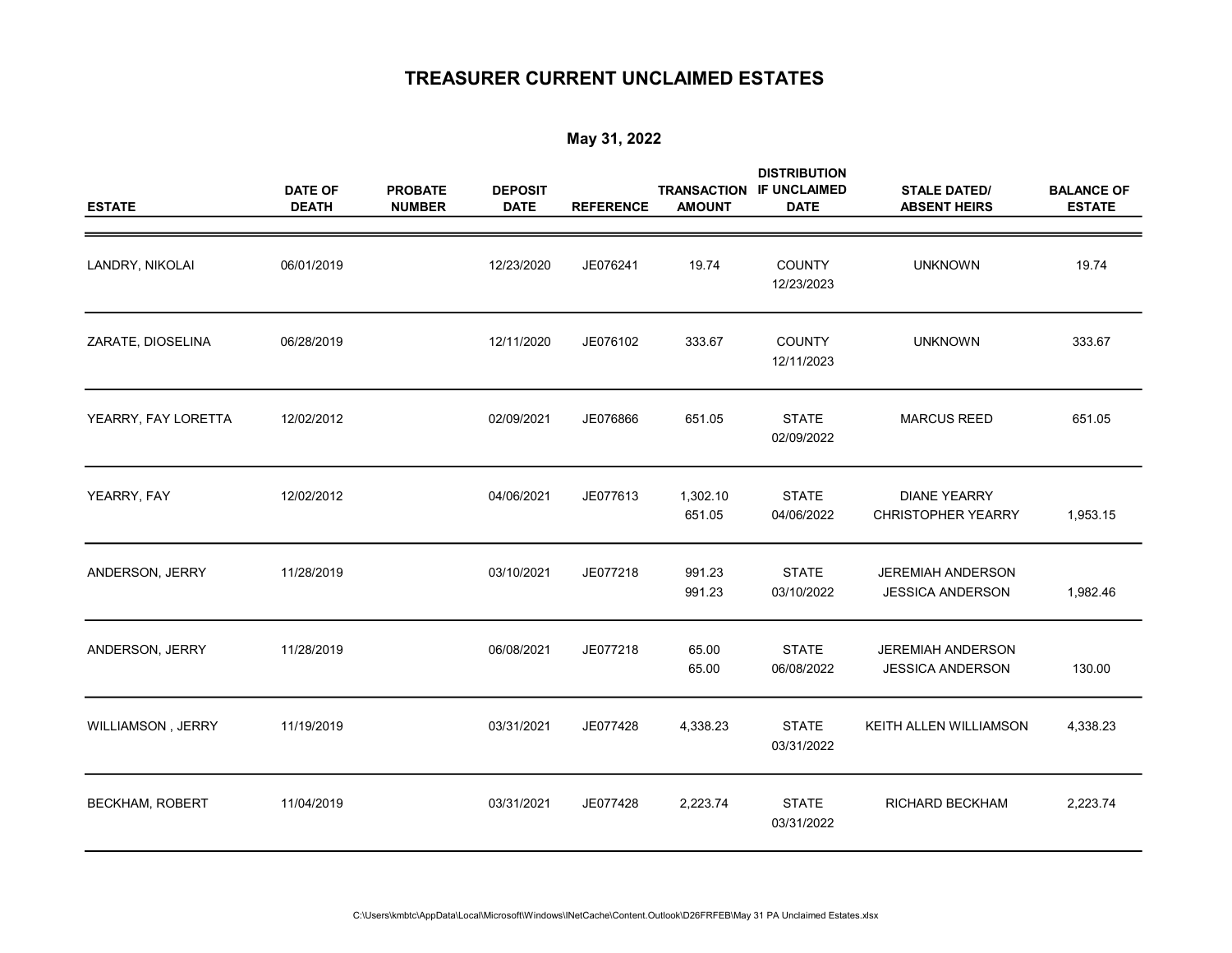| RAY, MARY                  | 11/06/2019 |       | 06/08/2021 | JE077218 | 356.11<br>356.11       | <b>STATE</b><br>06/08/2022  | <b>BARBARA BOLLMAN</b><br><b>STEPHANIE HUNTER</b> | 712.22    |
|----------------------------|------------|-------|------------|----------|------------------------|-----------------------------|---------------------------------------------------|-----------|
| JOHNSON, CONNIE            | 06/02/2020 |       | 06/28/2021 | JE078827 | 93.32                  | <b>COUNTY</b><br>06/28/2024 | <b>UNKNOWN</b>                                    | 93.32     |
| <b>BUCK, ALLEN KENNETH</b> | 05/23/2015 | 30420 | 07/09/2021 | D0185729 | 10,274.87              | <b>STATE</b><br>07/09/2022  | <b>JASON BUCK</b>                                 | 10,274.87 |
| NORRIS, JARROD P.          | 03/15/2015 | 28540 | 08/02/2021 | JE079436 | 19,631.84<br>19,631.84 | <b>STATE</b><br>08/02/2022  | <b>MERCEDES NORRIS</b><br><b>NELLA NORRIS</b>     | 39,263.68 |
| DAVIS, RAYMOND             | 11/09/2020 |       | 11/09/2021 | JE080624 | 196.79                 | <b>STATE</b><br>11/09/2022  | <b>LISA DAVIS</b>                                 | 196.79    |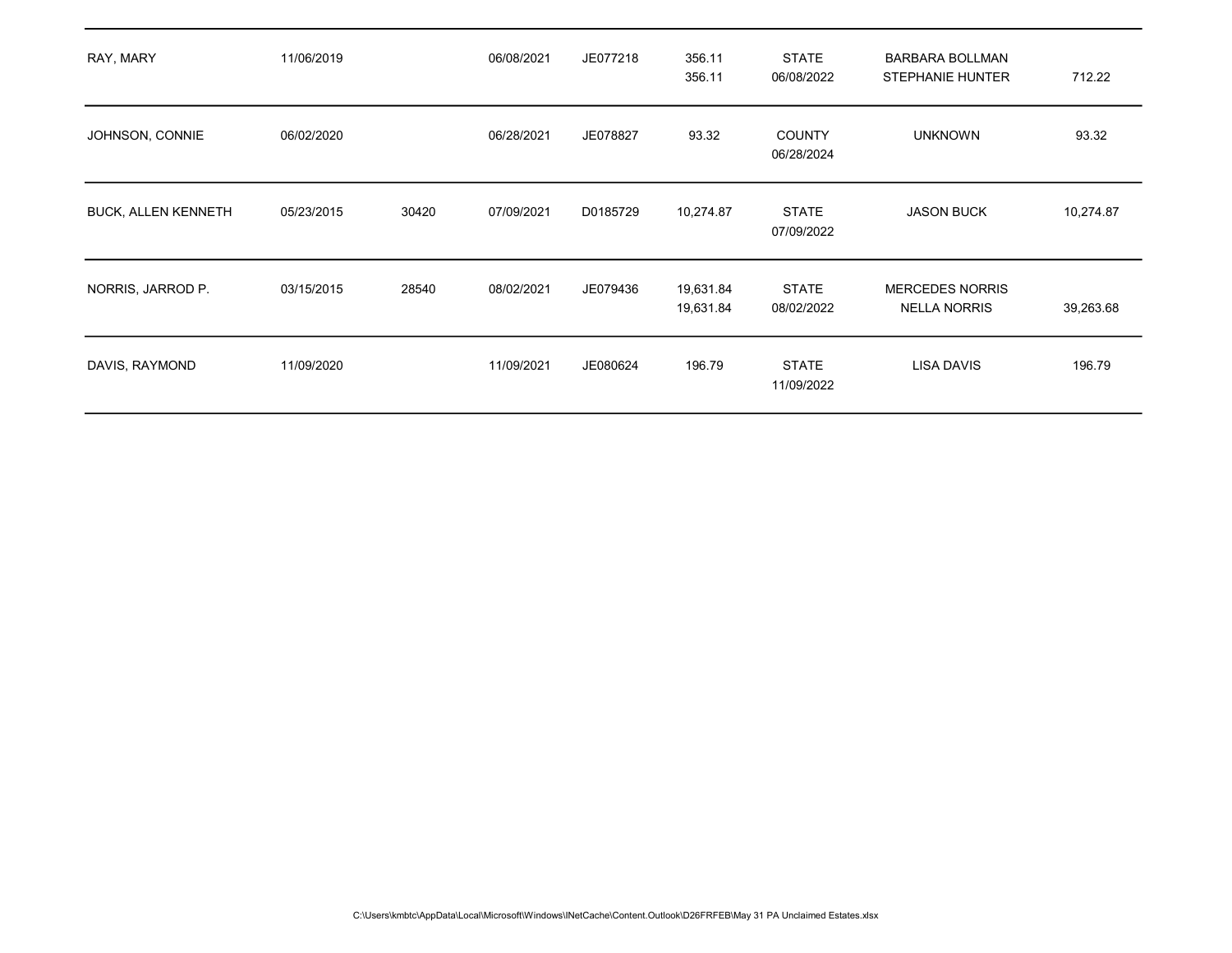| DUNN, GORMAN   | 12/25/2019 | 11/09/2021 | JE080624 | 62.38<br>62.38<br>62.38<br>31.19<br>31.19<br>20.80<br>31.19<br>62.38<br>31.19<br>20.79<br>20.79<br>20.79<br>62.38<br>62.38<br>62.38<br>62.38<br>62.38<br>62.38<br>20.80<br>20.80<br>31.19<br>31.19<br>20.80<br>5.20<br>10.40<br>10.40<br>20.80 | <b>STATE</b><br>11/09/2022 | <b>DELMA LYTLE</b><br>CHARLES JOHNSON<br><b>CLAUDIA LOCKHART</b><br>JENNIFER MULLEN<br><b>JAMES MULLEN</b><br><b>SUSAN LANE</b><br>RHONDA KING<br><b>LEWIS DUNN</b><br>RHONDA BLAIR<br><b>LESLIE MARTINEZ</b><br><b>CLAYTON MASON</b><br>SUSAN GRANA<br><b>VIRGINIA MEYER</b><br><b>BETTY RAY</b><br><b>JOSEPH HASKIT</b><br><b>LINDA EDWARDS</b><br><b>COLEEN TATUM</b><br>VELMA SZCZENSNIAK<br>DAWN JONES<br><b>VICKIE DRYER</b><br><b>JAMES CURRY</b><br><b>SUE WHITCOMB</b><br>DEBORAH MCDONALD<br><b>JENNIFER JONES</b><br><b>MARY WILLIAMS</b><br><b>WILLIAM REED</b><br><b>ALLEN WILLIAMS</b> | 1,003.31 |
|----------------|------------|------------|----------|------------------------------------------------------------------------------------------------------------------------------------------------------------------------------------------------------------------------------------------------|----------------------------|------------------------------------------------------------------------------------------------------------------------------------------------------------------------------------------------------------------------------------------------------------------------------------------------------------------------------------------------------------------------------------------------------------------------------------------------------------------------------------------------------------------------------------------------------------------------------------------------------|----------|
| MOFFETT, JUNE  | 02/21/2020 | 12/01/2021 | JE080809 | 195.35                                                                                                                                                                                                                                         | <b>STATE</b><br>12/01/2022 | <b>GENE MOFFETT</b>                                                                                                                                                                                                                                                                                                                                                                                                                                                                                                                                                                                  | 195.35   |
| CAREY, ANTHONY | 12/06/2018 | 12/10/2021 | JE080939 | 1,821.44                                                                                                                                                                                                                                       | <b>STATE</b><br>12/10/2022 | ALEX CLAYBORNE                                                                                                                                                                                                                                                                                                                                                                                                                                                                                                                                                                                       | 1,821.44 |
| CABRERA, ANITA | 11/04/2017 | 12/10/2021 | JE080939 | 15.15                                                                                                                                                                                                                                          | <b>STATE</b><br>12/10/2022 | <b>DANIELLE WILLIAMS</b>                                                                                                                                                                                                                                                                                                                                                                                                                                                                                                                                                                             | 15.15    |